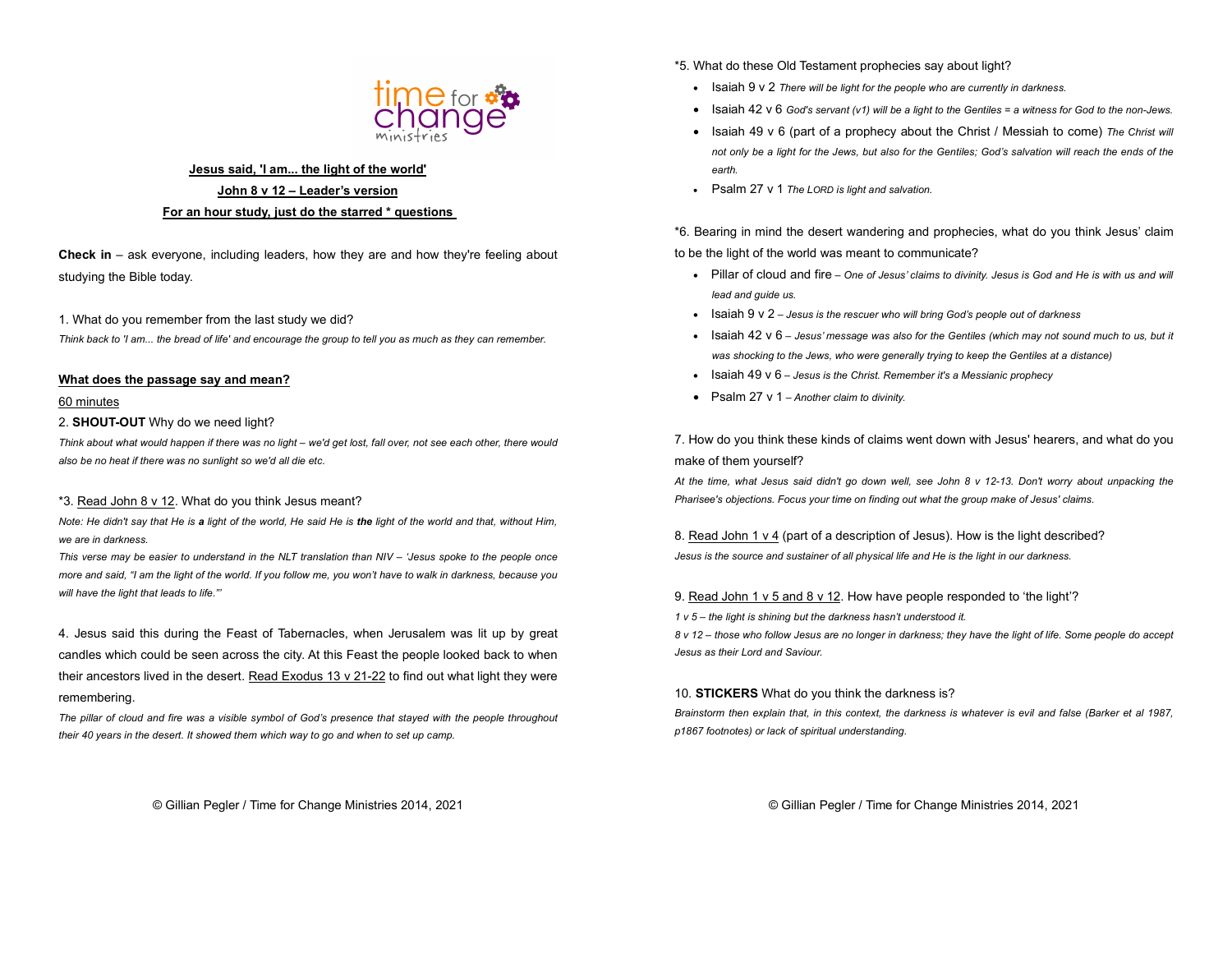#### Questions 11-13 are SELF-DIRECTED QUESTIONS.

#### \*11. SDL Why do people like the darkness so much?

Think about it literally first – why do we go out to party and get drunk at night, not in the daytime? Because we don't want people to see what we're doing? Why are dark alleys dangerous? Light exposes the truth of what's going on in the dark, etc. Then draw the parallel with spiritual / moral darkness.

\*12. SDL Read John 3 v 19-20. What does Jesus say about how people feel about the darkness?

They love it. The darkness hides them from God and from God's moral character (as far as their own awareness is concerned – God sees us, whether we acknowledge Him or not).

#### \*13. SDL Why is the light such a threat? (v20)

Because it exposes whatever is hidden by the darkness, and the knowledge of this causes us to fear being found out if we step into the light.

## ?\*

Does John 3 v 20 ring true for you?

What do you know about Jesus that will make it safe for you to step into the light?

God already knows our sins – they can actually only be 'exposed' to ourself and to other people, not to God. When our sins are exposed to ourselves, we are forced to admit what we have done, and what effects it has had on other people as well as ourselves, and humbly repent and trust in Jesus' saving death and resurrection. Jesus has died for our sins – He has dealt with them and they no longer have power over us (although they may still have consequences). If we come into the light in repentance and belief, we will be forgiven. Stepping into the light isn't always easy, but it's worth it.

\*14. Read Colossians 1 v 13-14. What has God done for us, and how?

God has made the first move: we can be rescued from the darkness and brought into the Kingdom of God ('light'), through Jesus' death (when we repent and believe).

15. Look again at John 8 v 12. How would you explain Jesus' statement to someone else?

\*16. Read Matthew 5 v 14. Who is the light of the world, according to this verse? What do

you think this means?

Jesus says that we (His followers) are the light of the world - His followers are the ones who shine the light of God's presence, we are the witnesses to other people.

# ?

Read Ephesians 5 v 8-10. What would living in the light look like in your life?

# $2*$

If you don't already believe and trust in Jesus, do you feel like you now know what it means to be a Christian and live in the light? What's stopping you from taking that step of faith? Don't apply any pressure! Just let them work through the issues, and if there are none, or none that are really convincing barriers, give a gentle challenge to consider surrendering.

**Check out** – ask everyone, including leaders, how they found the study and if they are safe to go back to the cell.

© Gillian Pegler / Time for Change Ministries 2014, 2021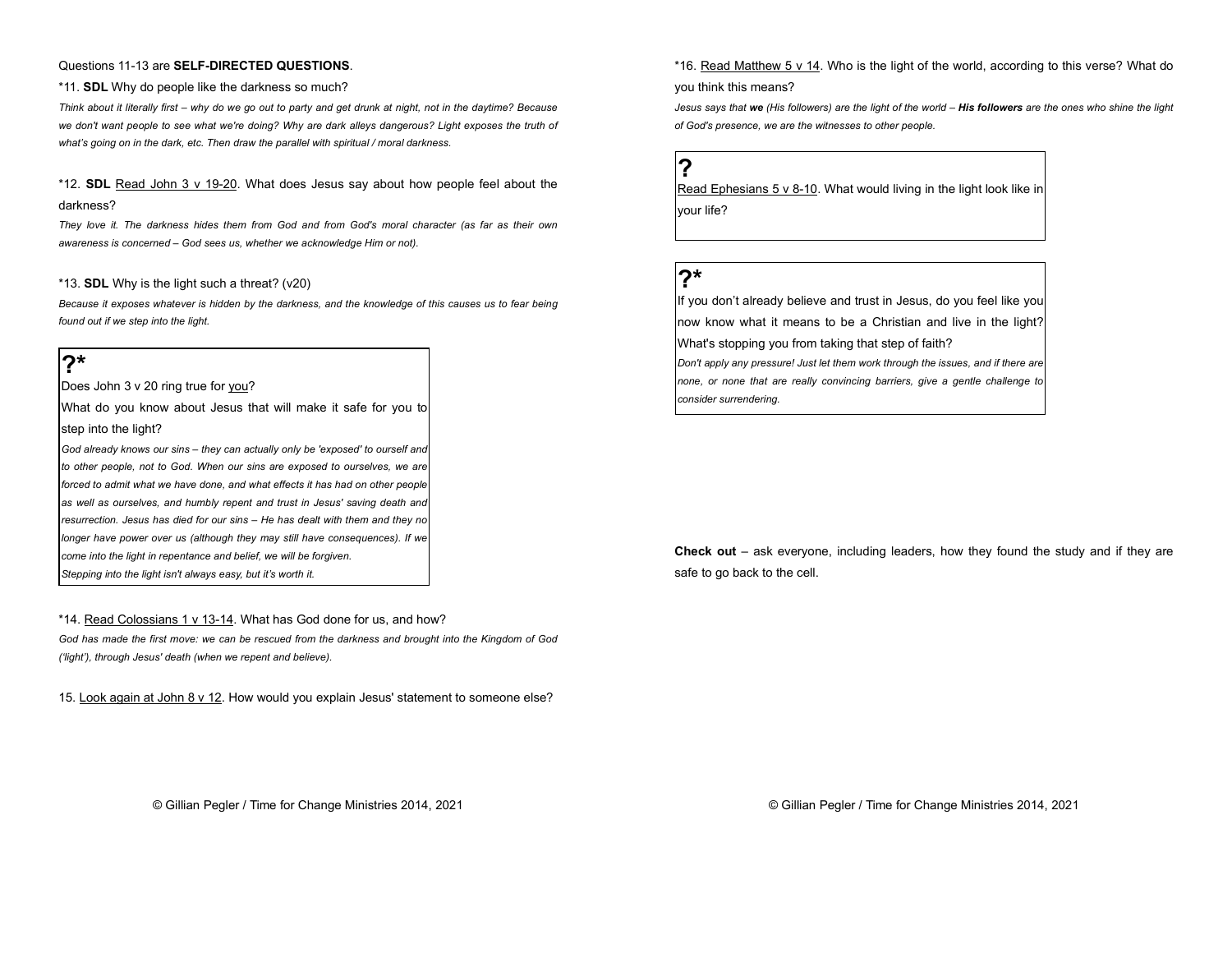

## Jesus said, 'I am... the light of the world'

John 8 v 12

1. What do you remember from the last study we did?

### What does the passage say and mean?

2. Why do we need light?

3. Read John 8 v 12. What do you think Jesus meant?

4. Jesus said this during the Feast of Tabernacles, when Jerusalem was lit up by great candles which could be seen across the city. At this Feast the people looked back to when their ancestors lived in the desert. Read Exodus 13 v 21-22 to find out what light they were remembering.

5. What do these Old Testament prophecies say about light?

- $\bullet$  Isaiah 9 v 2
- $\cdot$  Isaiah 42 v 6
- $\bullet$  Isaiah 49 v 6
- $\bullet$  Psalm 27 v 1

6. Bearing in mind the desert wandering and prophecies, what do you think Jesus' claim to be the light of the world was meant to communicate?

- Pillar of cloud and fire
- $\bullet$  Isaiah  $9 \vee 2$
- $\bullet$  Isaiah 42 v 6
- $\bullet$  Isaiah 49 v 6
- $\bullet$  Psalm 27 v 1

7. How do you think these kinds of claims went down with Jesus' hearers, and what do you make of them yourself?

8. Read John 1 v 4 (part of a description of Jesus). How is the light described?

9. Read John 1 v 5 and 8 v 12. How have people responded to 'the light'?

10. What do you think the darkness is?

11. SDL Why do people like the darkness so much?

12. SDL Read John 3 v 19-20. What does Jesus say about how people feel about the darkness?

13. SDL Why is the light such a threat? (v20)

© Gillian Pegler / Time for Change Ministries 2014, 2021